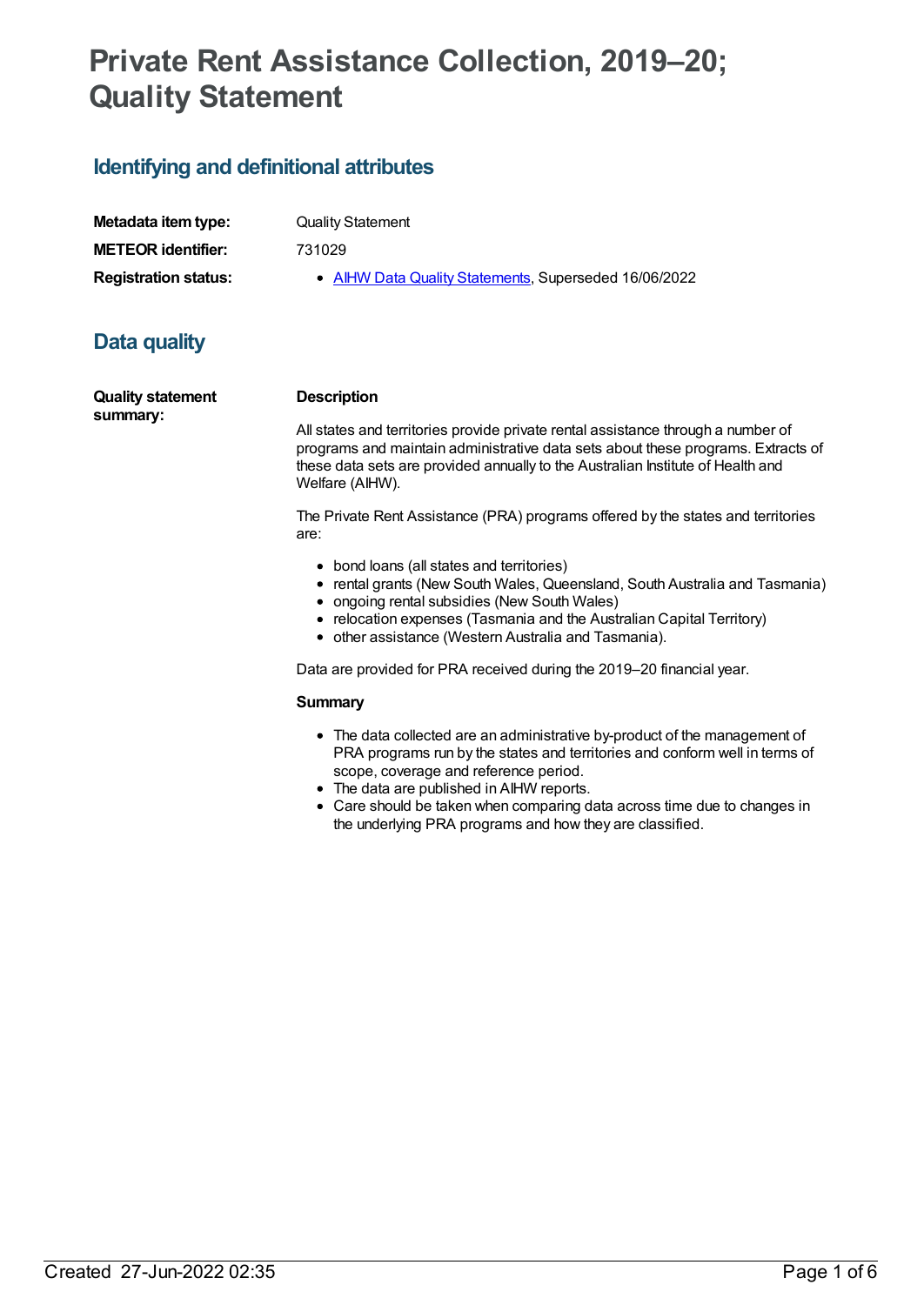| Institutional environment: | The AIHW is a major national agency set up in 1987 by the Australian government<br>under the <b>Australian Institute of Health and Welfare Act 1987</b> (AIHW Act) to<br>provide reliable regular and relevant information and statistics on Australia's health<br>and welfare. It is an independent statutory authority, which is governed by a<br>management board and accountable to the Australian Parliament through the<br>Australian Government Health portfolio. |
|----------------------------|--------------------------------------------------------------------------------------------------------------------------------------------------------------------------------------------------------------------------------------------------------------------------------------------------------------------------------------------------------------------------------------------------------------------------------------------------------------------------|
|                            | The AIHW aims to improve the health and wellbeing of Australians through better<br>health and welfare information and statistics. It collects and reports information on a<br>wide variety of topics and issues, including health and welfare expenditure,<br>hospitals, disease and injury, mental health, ageing, homelessness, disability and<br>child protection.                                                                                                    |
|                            | The AIHW also plays a role in developing and maintaining national metadata<br>standards. This work helps improve the quality and consistency of national health<br>and welfare statistics. The AIHW works closely with governments and non-<br>government organisations to achieve greater adherence to these standards in<br>administrative data collections to promote national consistency and comparability<br>of data and reporting.                                |
|                            | One of the main functions of the AIHW is to work with the states and territories to<br>improve the quality of administrative data and, where possible, to compile national<br>datasets based on data from each jurisdiction, analyse these data sets and<br>disseminate information and statistics.                                                                                                                                                                      |
|                            | Compliance with the provisions of both the AIHW Act and the <i>Privacy Act</i><br>1988 (Cth) ensures that the data collections managed by the AIHW are kept<br>securely and under the strictest conditions with respect to privacy and<br>confidentiality.                                                                                                                                                                                                               |
|                            | For further information, see the AIHW website www.aihw.gov.au.                                                                                                                                                                                                                                                                                                                                                                                                           |
|                            | The AIHW receives, compiles, edits and verifies the data in collaboration with<br>states and territories. The finalised data sets are signed off by the states and<br>territories and used by the AIHW for reporting, analysis and approved ad hoc data<br>requests. Requests for jurisdiction-level data releases must be signed off by the<br>relevant state or territory.                                                                                             |
| <b>Timeliness:</b>         | The reference period for the PRA data collection is based on the financial year<br>(ending 30 June). Data are collected and published annually. The specific<br>reference period for these data is 2019-20.                                                                                                                                                                                                                                                              |
| <b>Accessibility:</b>      | Data are reported in the AIHW's annual <i>Housing assistance in Australia</i> reports.                                                                                                                                                                                                                                                                                                                                                                                   |
|                            | Users can request additional disaggregation of data which are not available online<br>or in reports (subject to the AIHW's confidentiality policy and state and territory<br>approval) via the AIHW's online data request system at http://www.aihw.gov.au/our-<br>services/data-on-request. Depending on the nature of the request, requests for<br>access to unpublished data may also incur costs or require approval from the AIHW<br>Ethics Committee.              |
|                            | General enquiries about AIHW publications can be directed to info@aihw.gov.au.                                                                                                                                                                                                                                                                                                                                                                                           |
| Interpretability:          | Metadata and definitions relating to this data source can be found in the <i>Private</i><br>rent assistance data set specification 2013-                                                                                                                                                                                                                                                                                                                                 |
|                            | Supplementary information can be found in the housing collection data manuals<br>which are available upon request.                                                                                                                                                                                                                                                                                                                                                       |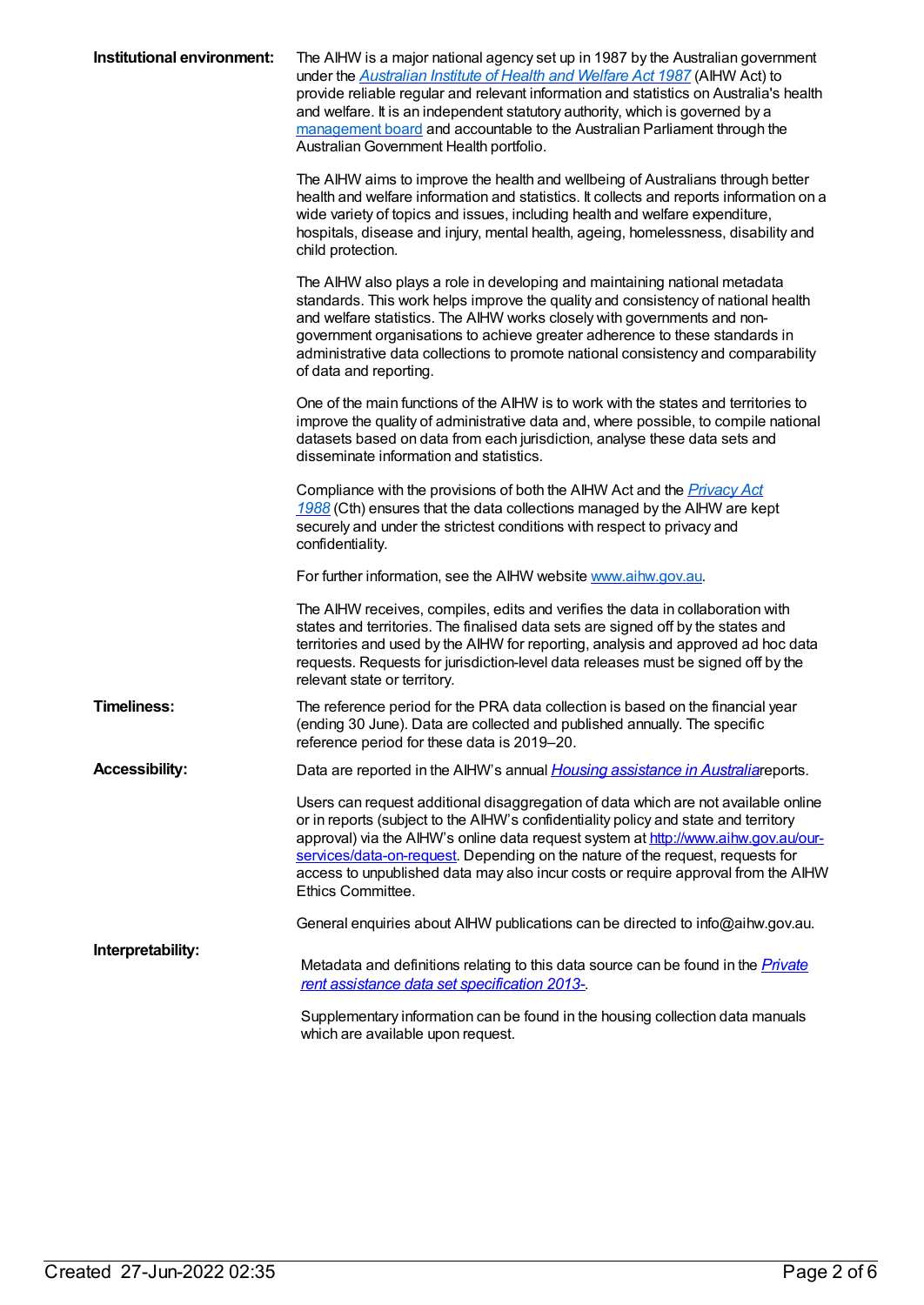Relevance: The data collected are an administrative by-product of the management of PRA programs administered by the states and territories and conform well in terms of scope, coverage and reference period.

> PRA, for the purpose of this collection, relates to the provision of financial assistance to enable households to access and maintain accommodation in the private rental market and includes:

- bond loans
- rental grants
- rental subsidies
- relocation expenses
- other assistance grants.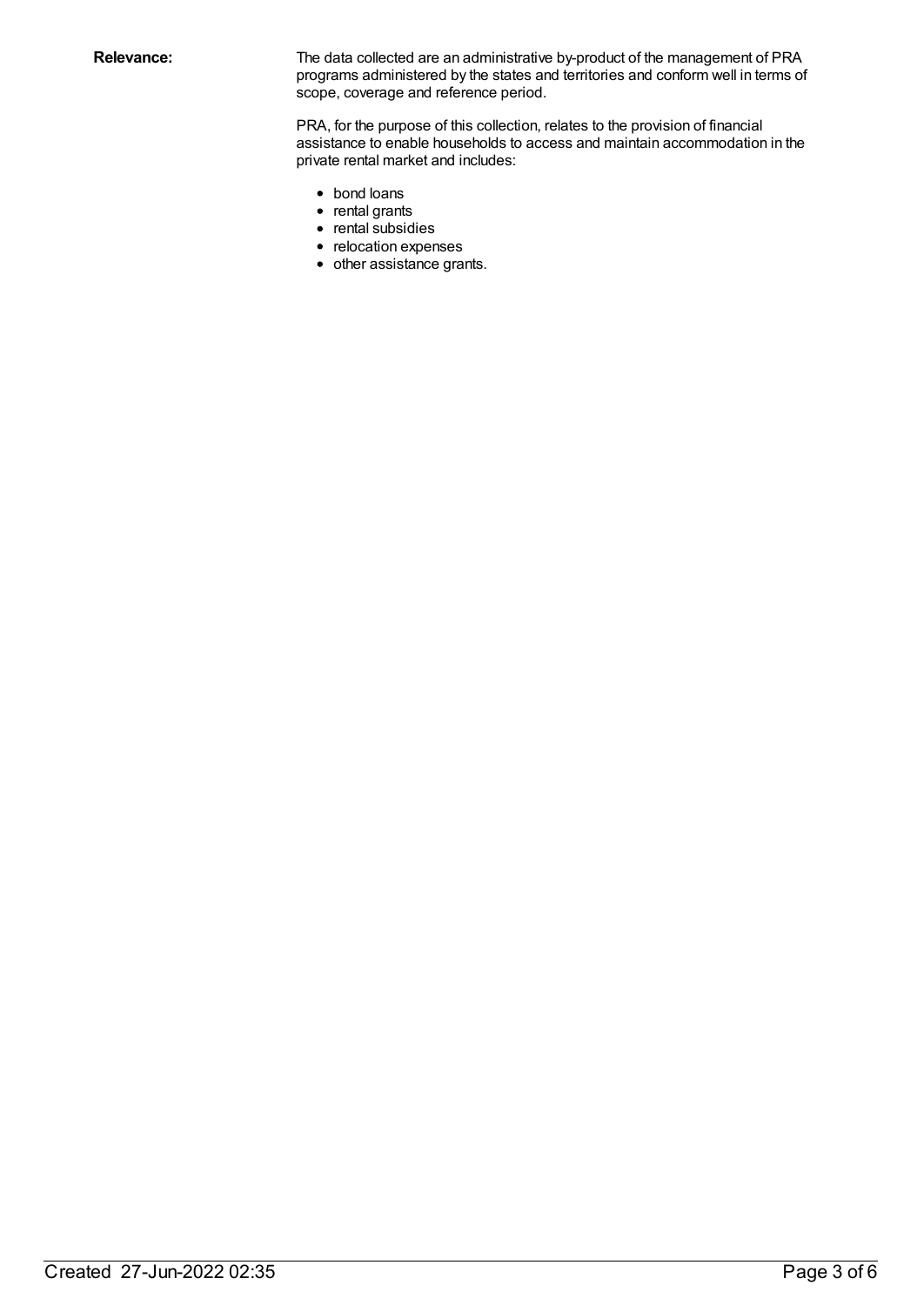There are known accuracy issues with the data collected.

- The administrative data sets from which this collection is drawn have inaccuracies to varying degrees including missing data and data coding or recording errors.
- Not all states and territories collect data items as per data specifications.
- Information about the Indigenous status of the household is not collected for some programs within the PRA collection. Approximately 6% of households recorded in the 2019–20 collection had an unknown Indigenous status.
- Caution is also advised when reviewing the Indigenous status of the household. Households receiving more than one type of assistance may report different Indigenous statuses.

*State- and territory-specific issues:*

#### **Queensland**

- Due to increased emergency responses provided in 2019–20, there was an increase in number of households where income source was not stated/inadequately described.
- Weekly rent charged is not available in Western Australia's reporting system.
- 

#### **South Australia**

• Reporting of non-assessable income is not mandatory. Therefore, gross weekly household income information may be under-reported.

#### **Australian Capital Territory**

- Sex of main applicant is not part of the collection for the Australian Capital Territory. It is derived from the applicant's title and name.
- Rent charged is not collected for relocation expenses assistance.

#### **Northern Territory**

Weekly rent charged is not available in the Northern Territory's reporting system.

**Coherence:**

States and territories may publish their own analysis of private rent assistance data which may vary in scope from this collection.

Differences in the data collected and which records are included or excluded from a calculation in different states and territories affect the coherence of the output comparisons across states and territories.

Coherence over time has been affected by changes in the methodology. For example: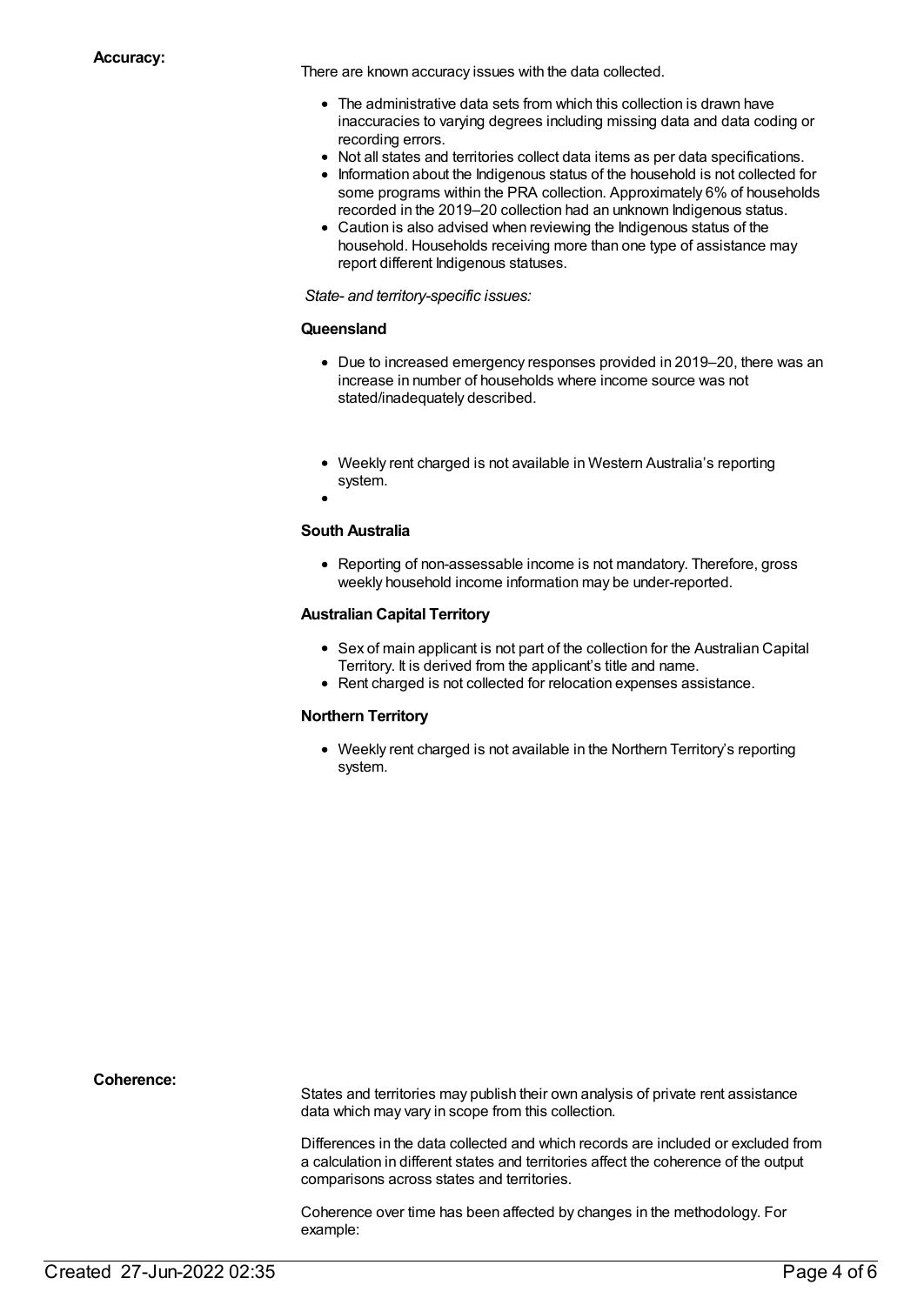- Numbers of households assisted by rental grants, subsidies and relief cannot be directly compared with figures produced prior to 2011–12 due to a change in methodology.
- Since 2017–18, remoteness area (RA) is determined using the Australian Bureau of Statistics (ABS) 2016 RA classification. Previous years used the 2011 RA classification. Care is therefore required when comparing remoteness data across time.

Income details (gross weekly household income and principal source of income) are at the time of application with the following exceptions:

- New South Wales—income details are recorded at the time of PRA application and updated in March and September of each year. The most recent record is used for reporting
- Victoria and Queensland—at 30 June. Therefore, reported income may be different to the income received at the time of assistance.

Care should be taken when comparing gross weekly household income across states and territories. New South Wales, Victoria, Queensland, South Australia and the Australian Capital Territory include CRA in gross weekly income, while Western Australia, Tasmania and the Northern Territory do not. Therefore, gross weekly household income in some states and territories may be artificially lower than others because of the non-reporting of CRA.

Weekly rent is at time of application with the following exceptions:

- New South Wales—weekly rent is recorded at the time of PRA application and updated as and when the rent increases. The most recent record is used for reporting
- Queensland—at 30 June.
- Western Australia and the Northern Territory do not provide weekly rent.

*State- and territory-specific issues:*

#### **New South Wales**

- For the years up to and including 2010–11, temporary accommodation was included under 'rental grants, subsidies and relief'. Temporary accommodation was no longer included from 2011–12. Thus, data on the number of households assisted by rental grants, subsidies and relief are not comparable with the data from 2010–11 and earlier reference periods.
- From 2011–12, hotel/motel assistance is not included in the collection. Prior to 2011–12, hotel/motel assistance was included under rental grants, subsidies and relief. Thus, the number of households assisted through rental grants, subsidies and relief from 2011–12 are not comparable with earlier collections.
- From 2015–16, Indigenous status of the household is required to be collected from all PRA recipients. This has led to better identification of Indigenous clients.

#### **Victoria**

- For the years up to and including 2012–13, unit record data could not be provided for households assisted under the housing establishment fund. As such, estimates were provided for these households, which were based on funding levels and historical data. From 2013–14, estimates were no longer provided. Thus, care is advised when reviewing data from 2013–14 onwards with that of previous years.
- As a result of a system change in 2012–13, caution is advised when comparing gross weekly household income. Although a household may appear to have little or no income, they are most likely receiving appropriate levels of income and these changes may not be reflected accurately in the system.

#### **Western Australia**

- During the 2014–15 reporting period, systems were changed to allow better data validation to improve data quality of Indigenous status. Prior to 2014– 15, there was greater variation in missing data for Indigenous status.
- The change to the reporting system in 2014–15 also resulted in the